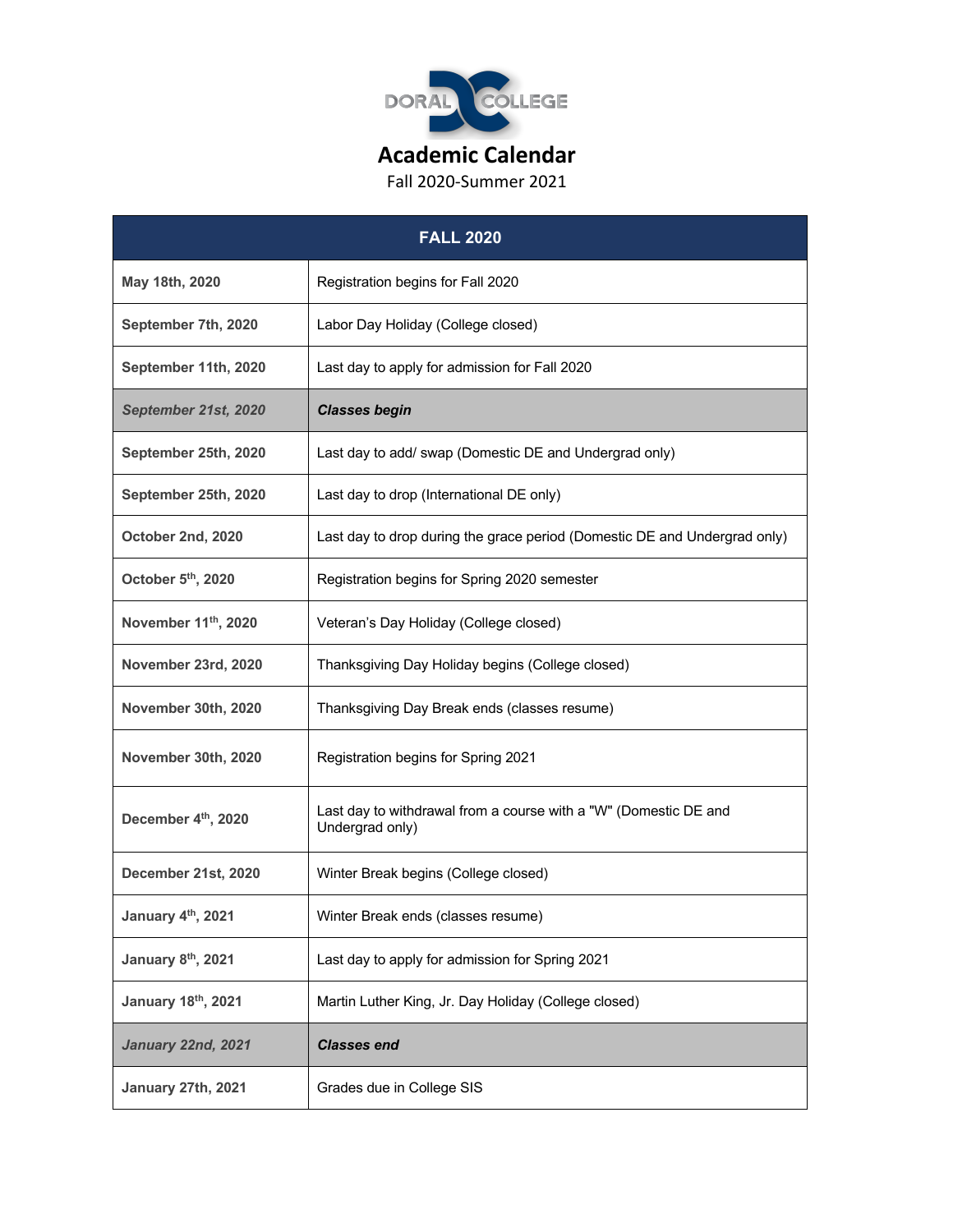

Fall 2020-Summer 2021

| <b>SPRING 2021</b>          |                                                                                     |  |
|-----------------------------|-------------------------------------------------------------------------------------|--|
| February 1st, 2021          | <b>Classes begin</b>                                                                |  |
| February 5th, 2021          | Last Day to add/swap (Domestic DE and Undergrad only)                               |  |
| February 5th, 2021          | Last day to drop (International DE only)                                            |  |
| February 8th 2021           | Registration begins for Summer 2020                                                 |  |
| February 12th, 2021         | Last day to drop during the grace period (Domestic DE and Undergrad only)           |  |
| February 15th, 2021         | President's Day Holiday (College closed)                                            |  |
| <b>March 29th, 2021</b>     | Spring Break begins (College closed)                                                |  |
| April 5th, 2021             | Spring Break ends (classes resume)                                                  |  |
| April 16th, 2021            | Last day to withdrawal from a course with a "W" (Domestic DE and<br>Undergrad only) |  |
| May 9th, 2021               | Last day to apply for graduation                                                    |  |
| May 21st, 2021              | <b>Classes end</b>                                                                  |  |
| May 26th, 2021              | Grades due in College SIS                                                           |  |
| <b>SUMMER 2021</b>          |                                                                                     |  |
| May 28th, 2021              | Last Day to apply for admission for Summer 2021                                     |  |
| May 31st, 2021              | Memorial Day Holiday (College closed)                                               |  |
| <b>June 21st, 2021</b>      | <b>Classes begin</b>                                                                |  |
| June 25th, 2021             | Last Day to add/swap (Domestic DE and Undergrad only)                               |  |
| <b>July 3rd, 2021</b>       | Last Day to add/swap (Domestic DE and Undergrad only)                               |  |
| July 4 <sup>th</sup> , 2020 | Fourth of July Holiday (College closed)                                             |  |